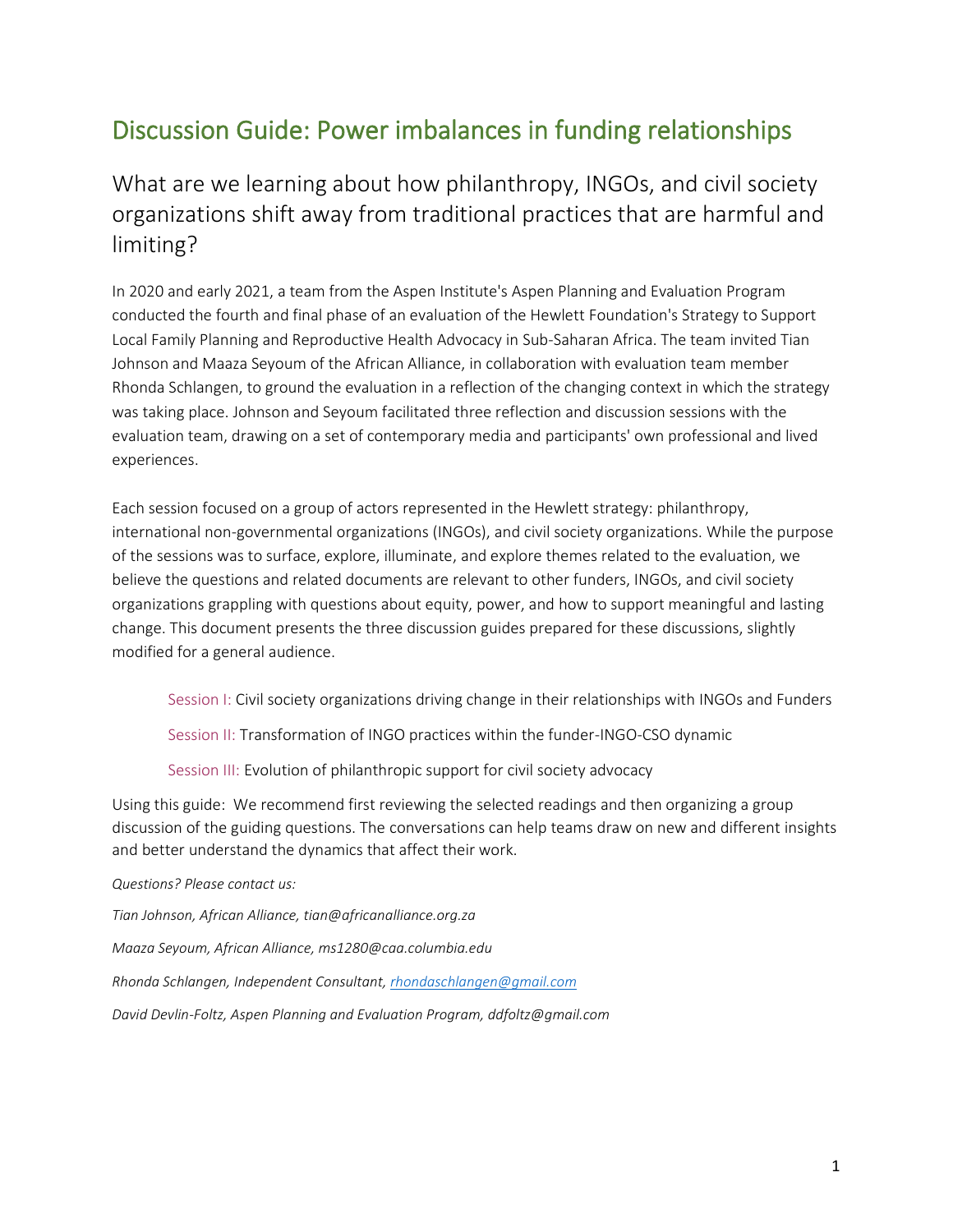# Session I. Civil society organizations driving change in their relationships with INGOs and Funders

This theme explores how civil society organizations in Africa are thinking about and advocating for changes on the part of philanthropy, INGOs, and other funding sources. CSOs may be unwilling or reluctant to advocate for such changes because CSO staff may be dependent on philanthropy for their livelihoods and for the organization's continued existence. The status quo is also reinforced by persistent colonial mindsets in the donor-grantee relationship, grounded in the principles of white supremacy culture and nurtured by INGOs' continued need for validation through their intermediary role.

#### Discussion questions

- 1. What changes are African CSOs advocating for, and how are they doing so?
- 2. Which CSOs are comfortable doing this? What contributes to some CSOs feeling more comfortable with this advocacy than others?
- 3. To which philanthropies are they making these demands?
- 4. To what degree does race influence if, when, and how CSO's speak out?
- 5. Finally, how is this advocacy resulting in more effective work on behalf of communities?

#### Pre-discussion reading

1. [EPIC-Africa: The State of African CSOs](https://static1.squarespace.com/static/5638d8dbe4b087140cc9098d/t/5e2a97aff0a5822b10b85a41/1579849672917/EPIC+Africa+The+state+of+african+CSOs+report+2019_EN.pdf) (2019 – Report)

EPIC Africa is a Senegal-based team with a mission of "enhancing philanthropic impact by filling critical data and capacity gaps in Africa's philanthropic market infrastructure." Their website states that they "help to propel African civil society organizations to higher standards of performance, accountability, and transparency while inspiring greater local legitimacy and support." This 2019 report summarizes their work surveying close to 400 CSOs from 46 countries on the continent. It provides a general overview of the organizations and then breaks down data on the CSOs' organizational capacity. All of the information is interesting, concisely presented, and worthy of review. However, the most relevant section for this discussion appears on page 19: TOP TEN TIPS FOR FUNDERS. Here, EPIC-Africa has aggregated the top ten recommendations made to potential funders by these 400 African CSOs.

2. [Building Sustainability of Civil Society: Debates, Challenges and Moving Forward](https://www.intrac.org/wpcms/wp-content/uploads/2016/09/Debates-challenges-and-moving-forward.-Lewis-Boateng-Hayaman.-INTRAC-2015.pdf) (2015 – Report) The International NGO Training and Research Centre's report summarizes debates convened at the end of 2014 on global civil society sustainability issues. One interesting issue these debates explored was whether there is a difference between organic civil action and the work of formal civil society organizations. Whether formalization and international funding erode the legitimacy of CSOs appears to have been discussed at length and is summarized in this report with some memorable quotes. Also of interest: proposals (including case studies) for diversification of funding models and suggestions on initiating INGO-CSO relationships with exit plans in mind.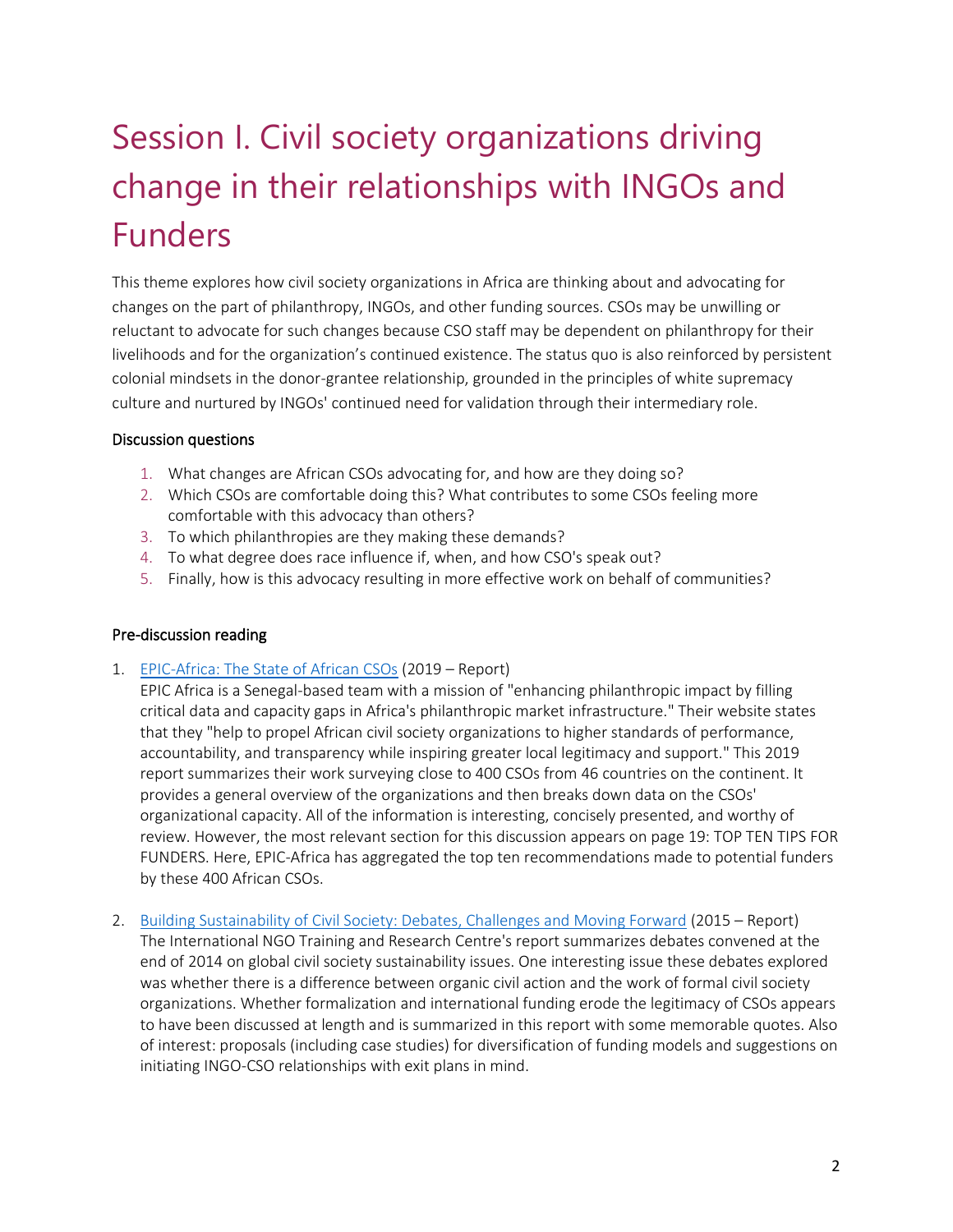#### 3. [How to be Anti-Racist in Aid](https://medium.com/aidreimagined/video-how-to-be-anti-racist-in-aid-a6eaebc54d3e) (2020 – Webinar)

This discussion is critical as it provides the essential building blocks of the work around decolonization. Contextual examples of Haiti and Liberia are shared, and these threads run through the development aid/INGO/philanthropy landscape. Panelists spoke about the challenges raised by donor aid/support that does not focus adequately (at times, not at all) on structural change and the need always to highlight the historical and current role of white supremacy in maintaining the status quo. INGOs need to recognize that their "long history" in-country is a problem that speaks to ineffective local development and sustainability (and, by extension, their ownership of it) and not a success. The panelists also encourage the audience to recognize that all-white INGO/donor leadership is a sign of white supremacy culture. "If you are trying to tell your story using back people on the continent, you are supporting white supremacy culture."

#### 4. [Are INGOs ready to give up power?](https://oxfamblogs.org/fp2p/are-ingos-ready-to-give-up-power/#comments-wrapper) (2019 – Blogpost)

5. [Responses to 'Are INGOs ready to give up power?'](https://oxfamblogs.org/fp2p/responses-to-are-ingos-ready-to-give-up-power/#comments-wrapper) (2019 – Blog post responses)

This blog post and the comment thread that follows – including perspectives from some global leaders – situate the questions on INGOs and power. They raise questions about the role of dignity in the development narrative, ask fundamental questions around power shifting vs. the taking of power, and finally, the relevance of INGOs in the absence of a clearly defined intention to meaningfully change the status quo. These readings mention the current and urgent need for diversified funding sources with a domestic focus to secure sustainability and agency.

#### 6. [Five disempowering traits that international NGOs must drop](https://www.opendemocracy.net/en/transformation/five-disempowering-traits-that-international-ngos-must-drop/) (2016 – Blogpost)

This piece unpacks what the writer (Irũngũ Houghton, currently Executive Director of Amnesty International) describes as the need for "new models of cross-border organizing based not on the hierarchies of foreign aid but peer-to-peer learning and collaboration between equal partners." These include reframing developmental relationships, particularly the continued positionality and privilege of INGOs in-country or as "middlemen" in the funding relationship. The second aspect reflects on the range of risks and safety that comes with INGOs operating in-country and how meaningful support for local leadership of the response can enhance legitimacy. The third trait is rooted in all others and speaks to the need to dismantle aged approaches to advocacy and support authentically local development and social transformation approaches. The fourth trait is the ongoing leadership of development space by Western (mainly white) people. Of course, examples abound, with only 4 percent of INGO CEOs being of African origin and, even then, drawn from the upper classes of their contexts. The fifth trait questions the impact of the big picture bureaucracy exposed by INGOs and, by extension shaping the donor/INGO funding approaches and eventually programming. The SDGs are mentioned here as a specific example of the futility of positioning development in broad silos with the expectation of meaningful transformation.

#### 7. Foreign [Aid Is Having a Reckoning](https://www-nytimes-com.cdn.ampproject.org/c/s/www.nytimes.com/2021/02/13/opinion/africa-foreign-aid-philanthropy.amp.html) – (2021 – Editorial Board Piece)

This editorial board piece from the New York Times provides a well-written summary of many of the issues discussed in the fields of development, humanitarian assistance, and philanthropy for close to a decade. These include the importance of decentralizing decision-making, elevating voices from the Global South, recognizing the pernicious effects of white supremacy, and providing more direct and more flexible funding to grassroots organizations. What makes this piece most interesting is its reflection (bordering on real optimism) about the fact that that the convergence of the COVID-19 pandemic, the global reach of the Black Lives Matter movement in 2020, and the installment of the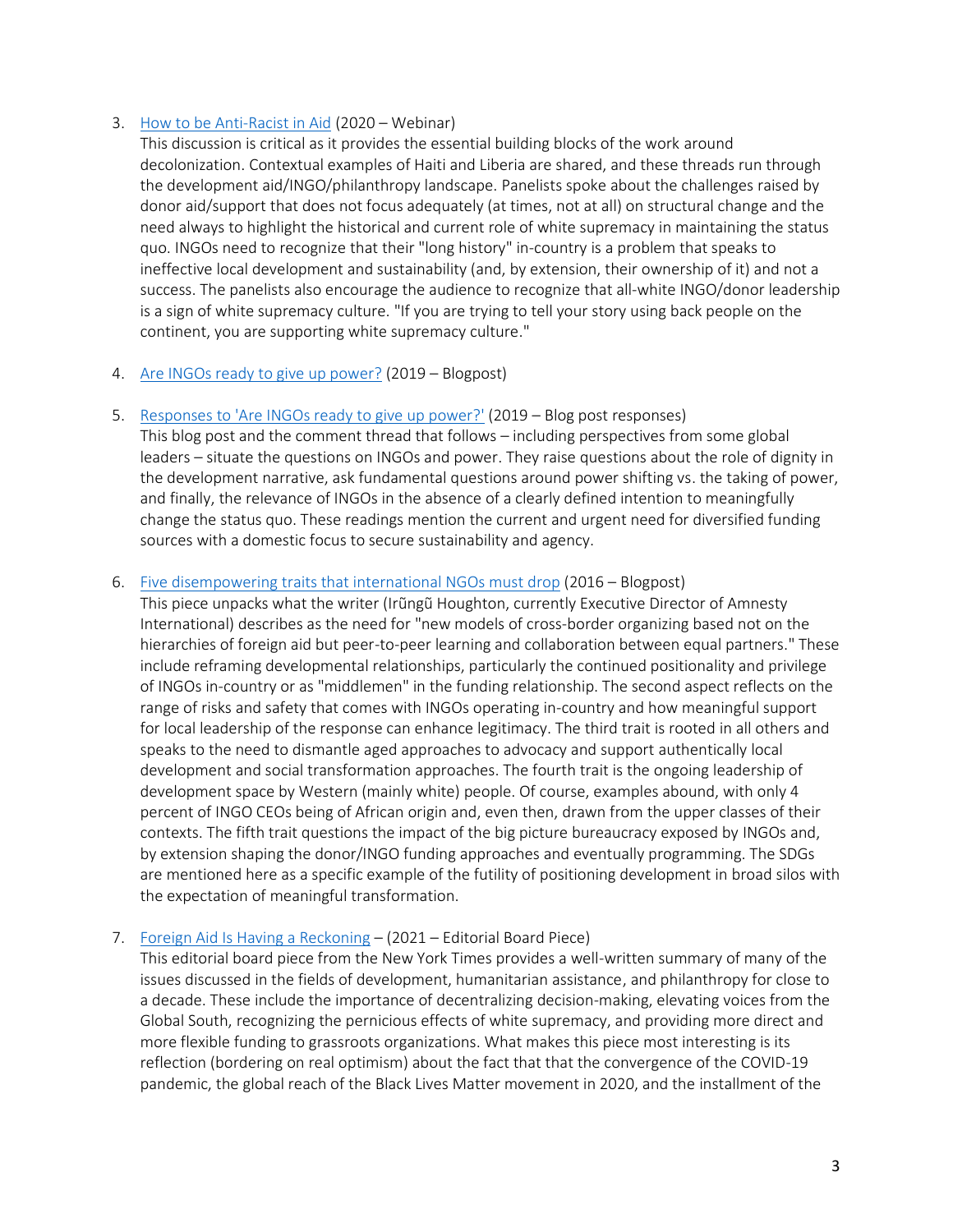new US administration might finally provide an opportunity for meaningful change if those in power are willing to capitalize on it.

#### 8. [#PhilanthropySoWhite](https://youtu.be/29YBL-6udc0) (2021 – Webinar)

This is a well-managed one-hour webinar facilitated by Edgar Villanueva (Senior Vice President of Programs and Advocacy at the Schott Foundation and author of Decolonizing Wealth) that brought together three white leaders of US-based philanthropic organizations to discuss their roles and responsibilities in dismantling white supremacy. The participants are Nick Donohue (President and CEO of the Nellie Mae Education Foundation), John Palfrey (President of the John D. and Catherine T. MacArthur Foundation), and Hilary Pennington (Executive Vice President of Programs at the Ford Foundation). Although this webinar is US-focused, the discussion is enlightening and unique in that Villanueva asks the panelists to reflect on their journey as white people of privilege and talk about what they have already done and can continue to do to bring change. This is a refreshing juxtaposition to the many discussions in which people of color or grant recipients are asked to advocate for change and find themselves repeating the same points they have made before. There were some excellent exchanges about recognizing privilege, ceding space, forgoing perfection, and accepting messiness as part of the process. At about 40:00, Hilary Pennington and John Palfrey (in response to a question about what they are hopeful about) discuss innovative models, which they think have begun to show real promise in terms of sharing power and decentralizing authority. Some additional points:

- Nick Donohue (who was very honest about his bumpy journey) highlight[s Paying Attention to](https://scholarworks.gvsu.edu/cgi/viewcontent.cgi?article=1189&context=tfr)  [White Culture and Privilege: A Missing Link to Advancing Racial Equity](https://scholarworks.gvsu.edu/cgi/viewcontent.cgi?article=1189&context=tfr) as the first reading that pointed him in the right direction in terms of this work.
- All three panelists refer to Edgar Villanueva's book [\(Decolonizing Wealth\)](https://www.dropbox.com/s/t7iv1dy5ro5l6x6/Villanueva%20-%20Decolonizing%20Wealth.pdf?dl=0) as a useful guide.
- Edgar Villanueva refers to [Nick Donohue's](https://medium.com/@NickDonohueNMEF) Medium page as an honest reflection of the process of becoming more aware of issues of power and privilege.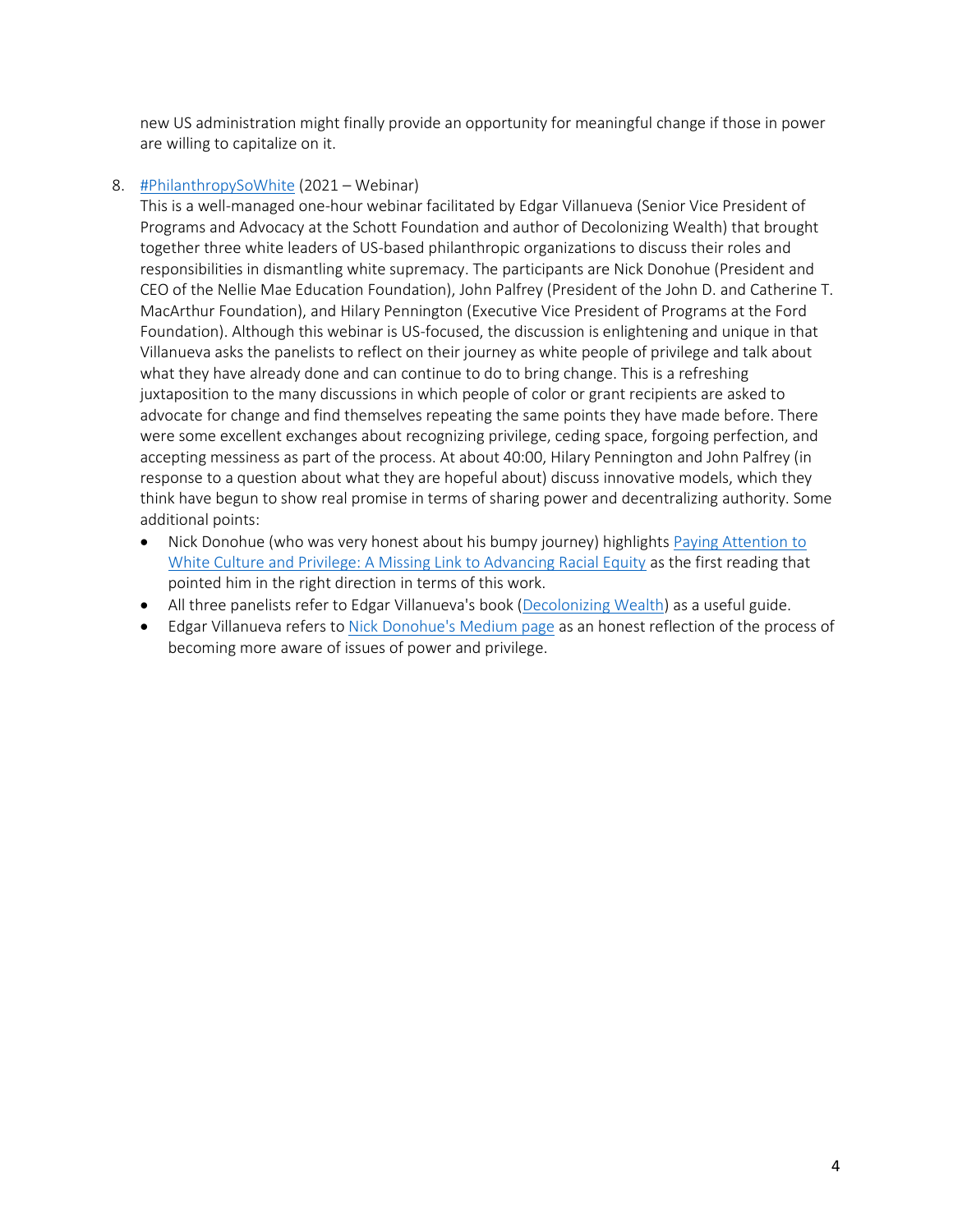## Session II. Transformation of INGO practices within the funder-INGO-CSO dynamic

This theme explores if and how INGOs have transformed in relation to their work with local partners in a way that authentically shifts power. The conversation will reflect primarily on the readings and highlight some examples of where this transformation has happened to varying degrees, what conditions supported or spurred it, how both parties have experienced this, and if the experience of change has resulted in broader desire for more sustainable change by INGOs.

#### Discussion questions

- 1. Thinking about the readings and your experience with INGO-CSO relationships, are there examples of real transformation in the INGO practices towards a fundamentally different power relationship?
- 2. What are the top three barriers to transformation?
- 3. What are the top three incentives for transformation?
- 4. What has worked and should be amplified?

#### Pre-discussion reading

- 1. [Fostering Equitable North-South Civil Society Partnerships: Voices from the South](https://rightscolab.org/wp-content/uploads/2021/03/RINGO-RESEARCH-REPORT-FINAL-V-compressed.pdf) (2021 Report) This is a brief report summarizing results from a 2020 survey of 609 civil society organizations (including 524 from Africa) that asked questions about the CSO's relationships with INGOs and their hopes for change. Rights Co Lab implemented the survey as part of their Re-imagining International Non-Governmental Organisation (RINGO) project. RINGO is a "systems change initiative" set up to facilitate "transformational change in the global civil society sector." Deborah Doane (who wrote the blog post *Are INGOs ready to give up power?*) is a Rights Co Lab partner. The report presents findings from the survey, focusing on what the Global South CSOs had to say about their relationships with INGOs, particularly in relating to partnerships, collaborations, decision-making, and structures and practices. The report is clearly laid out and provides some stand-out quotes from CSOs that echo frustrations expressed about power imbalances with INGOs for the last decade. The final section of the report highlights perspectives from the CSOs on how INGOs could be re-imagined. Although the "re-imagine" section is disappointingly brief, this project is worth checking for further updates. Rights Co Lab intends to use this report as a basis to conduct further research and to develop a stakeholder engagement plan that will deliberate on issues of transformation in the INGO space.
- 2. [An open letter to International NGOs who are looking to 'localize'](https://www.opendemocracy.net/en/transformation/an-open-letter-to-international-ngos-who-are-looking-to-localise-their-operations/) their operations (2020 Open Letter, via openDemocracy Blog)

This very short letter was apparently "the product of a protracted, heated, angry and passionate discussion that took place on the #ShiftThePower WhatsApp group." It is a must-read because: 1) the unacceptable behaviors of INGOs are very clearly and concisely stated, and 2) it shows the strength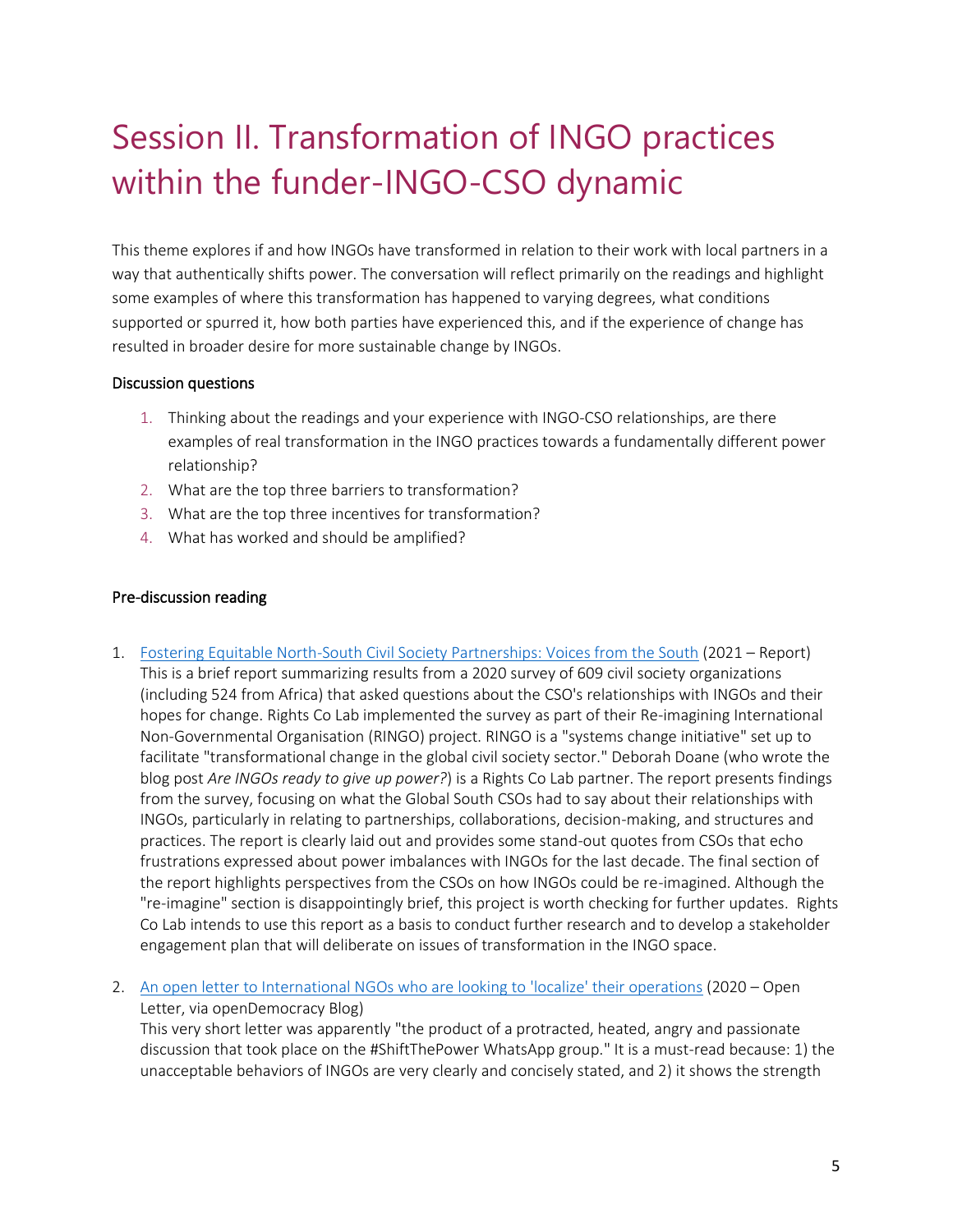that comes in numbers. These organizations felt brave enough to put their anger "on paper" and identify themselves because they were not alone

- 3. [Are INGOs ready to give up power?](https://oxfamblogs.org/fp2p/are-ingos-ready-to-give-up-power/#comments-wrapper) (2019 Blogpost, via Oxfam) and Responses to 'Are INGOs ready [to give up power?'](https://oxfamblogs.org/fp2p/responses-to-are-ingos-ready-to-give-up-power/#comments-wrapper) (2019 – Blog post responses, via Oxfam) This blogpost and the comment thread that follows – including perspectives from some global leaders – situate the questions on INGOs and power, questions the role of dignity in the development narrative, asks fundamental questions around power shifting vs. the taking of power, and finally, the relevance of INGOs in the absence of a clearly defined intention to meaningfully change the status quo. These readings mention the current and urgent need for diversified funding sources with a domestic focus to secure sustainability and agency.
- 4. [NGOs in Africa: A Tainted History](https://newafricanmagazine.com/16536/) (2018 Opinion Piece, via New African Magazine) In this pointed piece, two academics (one Kenyan and one British) provide a scathing review of the history of "development" and NGOs in Africa. Worth reading for background to give a sense of the anger that is often bubbling under the surface when tension emerges in relationships between INGOs and CSOs.
- 5. [Localization of Aid: Are INGOs Walking the Talk?](https://reliefweb.int/sites/reliefweb.int/files/resources/WTT_FINAL.pdf) (2017 Report, via The Shifting the Power project) "……we do need to acknowledge that in the absence of a cataclysmic external shock to the system, shifting the power is a long and negotiated process. The result is that power is shared, i.e., evenly distributed. We need to look beyond shifting power to a wealthy local elite or powerful local or national NGOs and look towards communities and crisis-affected people. There is always the possibility that a major shock will catalyze transformative change, but for now, the focus is on evolution…."

The research was commissioned by the six international organizations – ActionAid, CAFOD, Christian Aid, Concern, Oxfam and Tearfund, – working together in the Shifting the Power project, supporting 55 of their local and national NGO partners who share the vision and ambition of playing a leading role in decision-making and responding to crises in their countries and regions. This research aims to contribute to an ongoing effort, to build the future of increased localized humanitarian action. It draws on national research projects in the five countries of focus, as well as global research. It emphasizes the importance of sharing (i.e., distributed and networked) power within the humanitarian system. The report encourages INGOs to localize humanitarian response in a coherent, collective manner and in a way that is responsive to context, rather than leaving it to individual, ad hoc approaches that are at the mercy of project or program funding.

6. [Leading Successful Change Amidst a Disruptive INGO Environment](https://www.humentum.org/sites/default/files/Leading%20Successful%20Change%20Amidst%20a%20Disruptive%20INGO%20Environment.pdf) (2017 – Paper, via Conner Advisory)

This report recognizes that since 2017, and certainly at present, a "generation of disruptors" is emerging. Some of the most often-cited challenges include:

- Increasingly dangerous, even hostile environments where services are needed
- Rapidly evolving changes in the behaviors and expectations of current and potential donors
- Disintermediation by technology that allows donors and other actors to bypass large INGOs
- Greater expectations for hard evidence of sustainable impact
- New political climates across many traditional donor nations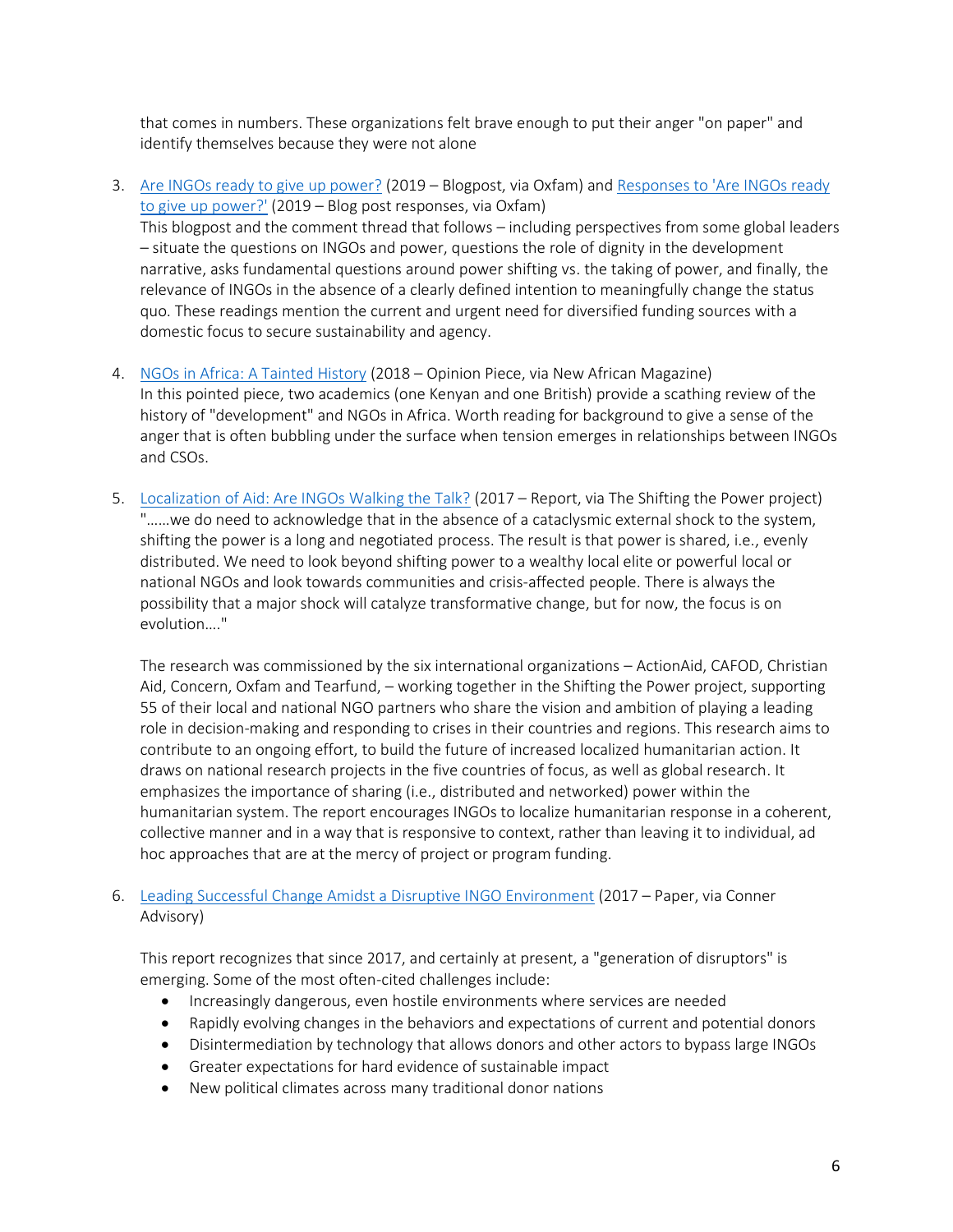- Perceptions that many INGOs have become disconnected from the day-to-day realities on the ground
- Belief that INGOs may be undermining the development of local civil society institutions
- Greater competition for resources (people, money, public awareness)
- The growing impact of global climate change on vulnerable populations
- Properly formulating their organization's strategic intent while building shared understanding of, commitment to, and alignment with the change
- Creating a strong sense of synergy among and across the senior leadership team

All these issues materially impact the organization's internal ability to shape the process of transformation, recognizing the vulnerability that is required for transformation to happen.

#### 7. [Five disempowering traits that international NGOs must drop](https://www.opendemocracy.net/en/transformation/five-disempowering-traits-that-international-ngos-must-drop/) (2016 – Blogpost)

This piece unpacks what the writer (Irũngũ Houghton, currently Executive Director of Amnesty International) describes as the need for "new models of cross-border organizing based not on the hierarchies of foreign aid but peer-to-peer learning and collaboration between equal partners." These include the reframing of developmental relationships, particularly the continued positionality and privilege of INGOs in-country or as "middlemen" in the funding relationship. The second aspect reflects on the range of risks and safety that comes with INGOs operating in-country and how meaningful support for local leadership of the response can enhance legitimacy. The third trait is rooted in all others and speaks to the need to dismantle aged approaches to advocacy and support truly local development and social transformation approaches. The fourth trait is the ongoing leadership of development space by Western (mainly white) people. Of course, examples abound, with only 4 percent of INGO CEOs being of African origin and, even then, drawn from the upper classes of their contexts. The fifth trait questions the impact of the big picture bureaucracy exposed by INGOs and, by extension shaping the donor/INGO funding approaches and eventually programming. The SDGs are mentioned here as a specific example of the futility of positioning development in broad silos with the expectation of meaningful transformation.

\**These materials were included in the session 1 discussion; they are repeated in this session because they are again relevant to the topic and discussion questions.*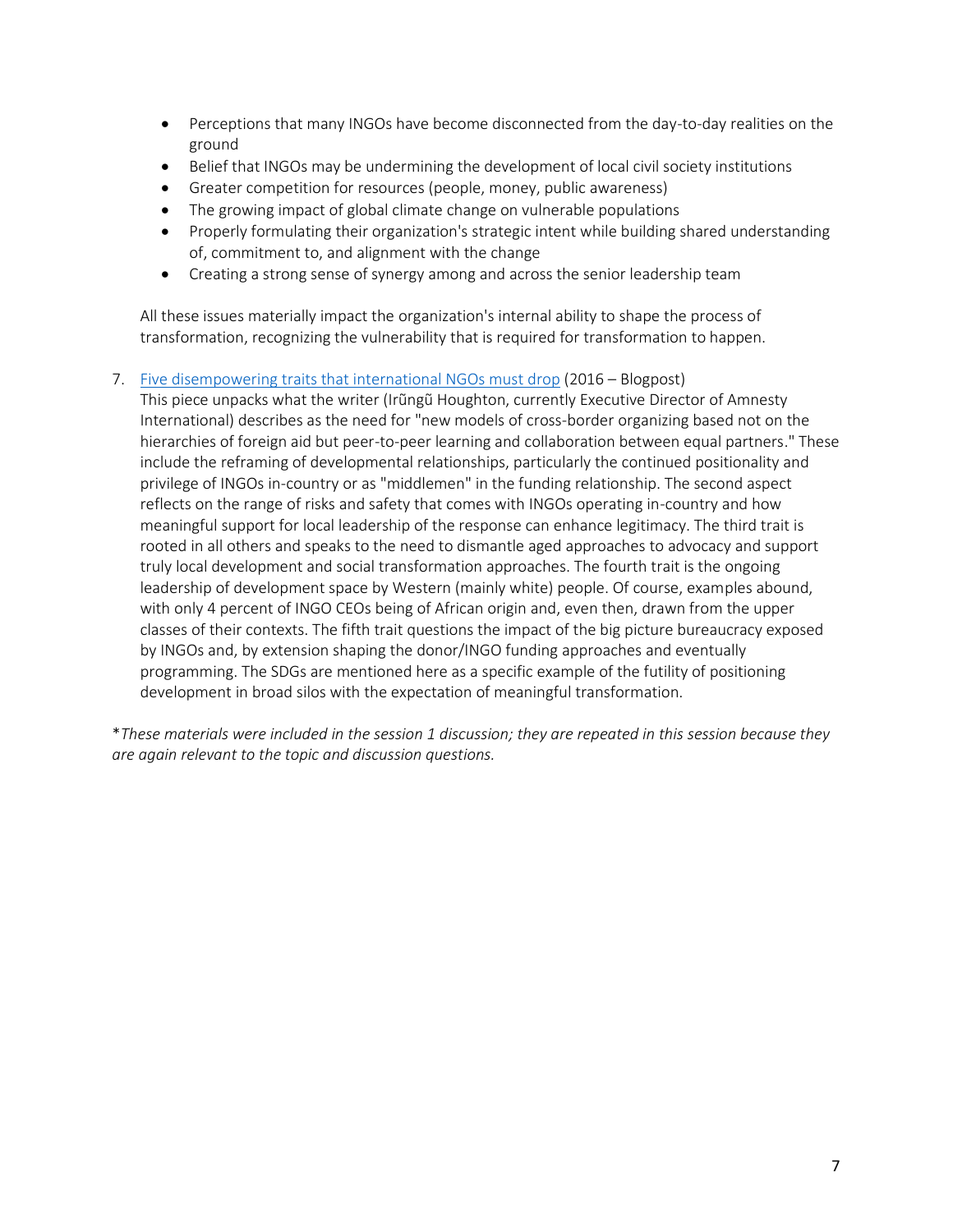## Session III. Evolution of philanthropic support for civil society advocacy

The conversation reflects primarily on the materials (reading, webinars, etc.) and highlights some examples of where the evolution of philanthropic support for civil society advocacy has been attempted, documented, and successful. We will also explore what conditions need to exist within and around philanthropies to accelerate this evolution.

#### Discussion questions

- 1. How are private philanthropies acting in ways that are helpful and harmful to civil society in Africa?
	- a. What are the key differences between traditional (Western) philanthropies and African philanthropies?
	- b. What are the key similarities?
- 2. What are the top three barriers to the evolution of philanthropies?
	- a. What are the risks to philanthropic agencies who embrace or consider change?
- 3. What are the top three incentives for philanthropy to evolve?
- 4. Are philanthropies that fund advocacy work in Africa changing practices?
	- a. If so, how?
	- b. If so, why?
	- c. What has worked and should be amplified?
	- d. How/who can act in ways to amplify those incentives and reduce barriers?

#### Pre-discussion reading

1. [Darren Walker: How the head of the Ford Foundation wants to change philanthropy](https://www.cbsnews.com/news/darren-walker-ford-foundation-60-minutes-2021-04-04/) (*60 Minutes*, April 2021) [Transcript, 15 minutes]

This CBS News piece provides a summary (including transcription) of an interview conducted by the US TV show *60 Minutes* of Darren Walker, the Ford Foundation President. The discussion addresses recent shifts in the way Ford conducts its giving – changes that Walker and his team have encouraged since he became the foundation's President in 2013. Some themes of interest include the perils of inequality ("… the greatest harm to our democracy because inequality asphyxiates hope") and the difference between generosity and justice (the latter, according to Walker, includes an engagement by the donor on addressing systemic issues). They also discuss the Ford Foundation's Build program, which gives \$1 billion in grants to non-profits and allows them to decide how to spend the money. Here, Walker touches on the fact that organizations need support for all of their "unexciting parts" to implement those meaningful projects that funders focus on.

Note: the video is available via some TV providers here [https://www.cbsnews.com/news/darren](https://www.cbsnews.com/news/darren-walker-ford-foundation-60-minutes-2021-04-04/)[walker-ford-foundation-60-minutes-2021-04-04/](https://www.cbsnews.com/news/darren-walker-ford-foundation-60-minutes-2021-04-04/) in addition, we were able to find a preview on YouTube:<https://youtu.be/8j-BKMohXeI>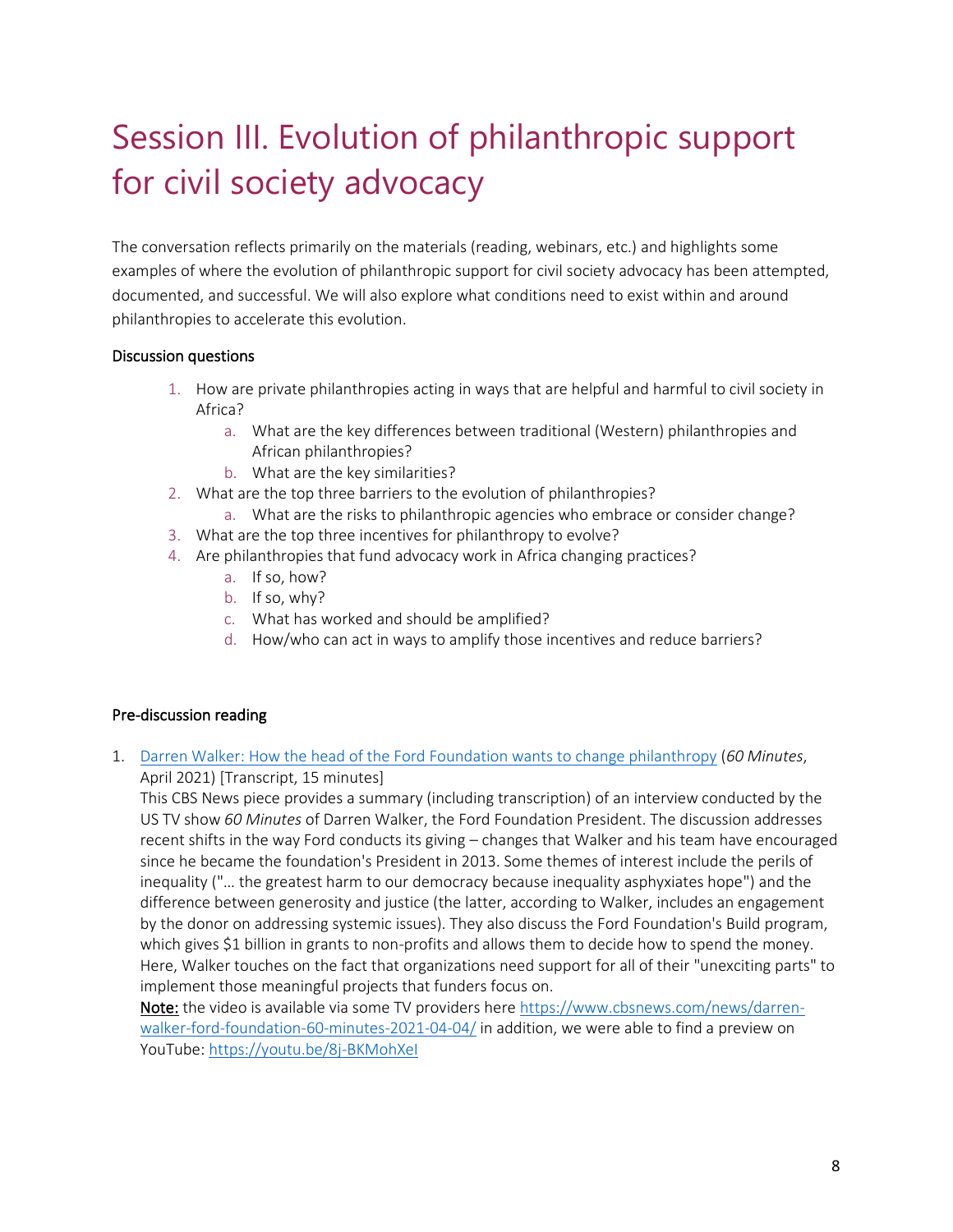- 2. [Sharing Power and Curbing Racial Inequities: How Grant Makers Can Commit to Real Change a Year](https://www.philanthropy.com/article/sharing-power-and-curbing-racial-inequities-how-grant-makers-can-commit-to-real-change-a-year-after-covid?cid2=gen_login_refresh&cid=gen_sign_in)  [After Covid](https://www.philanthropy.com/article/sharing-power-and-curbing-racial-inequities-how-grant-makers-can-commit-to-real-change-a-year-after-covid?cid2=gen_login_refresh&cid=gen_sign_in) (Article, The Chronicle of Philanthropy, March 2021) [Article, 30 minutes] In this opinion piece, two leaders of the [Council on Foundations,](https://www.cof.org/) teamed up with the Executive Vice President of the Ford Foundation to encourage funders to build on the positive changes they had implemented to help non-profits survive the economic fallout from the COVID-19 pandemic in 2020. Their plea to funders is to see the year of the pandemic and racial reckoning as an opportunity to implement fundamental transformation, rather than snapping back to "normal" as the pandemic comes to an end in the United States. In this piece, the writers have consolidated asks from nonprofits into five critical practices:
	- i. Break out of the "non-profit starvation cycle."
	- ii. Address inequities in society and our own institutions.
	- iii. Share power with grantees and treat them as partners in change.
	- iv. Play well with others.
	- v. Focus our processes on learning and improvement.

In their descriptions of these practices, the writers include examples of funders providing positive examples of how this work can and should be done.

3. [#PhilanthropySoWhite](https://youtu.be/29YBL-6udc0) (Decolonizing Wealth Project, February 2021) [Video, 1 hour]

This is a well-managed one-hour webinar facilitated by Edgar Villanueva (Senior Vice President of Programs and Advocacy at the Schott Foundation and author of Decolonizing Wealth) that brought together three white leaders of US-based philanthropic organizations to discuss their roles and responsibilities in dismantling white supremacy. The participants are Nick Donohue (President and CEO of the Nellie Mae Education Foundation), John Palfrey (President of the John D. and Catherine T. MacArthur Foundation), and Hilary Pennington (Executive Vice President of Programs at the Ford Foundation). Although this webinar is US-focused, the discussion is enlightening and unique. Villanueva asks the panelists to reflect on their journey as white people of privilege and talk about what they have already done and can continue to do to bring change. This is a refreshing juxtaposition to the many discussions in which people of color or grant recipients are asked to advocate for change and find themselves repeating the same points they have made before. There were some excellent exchanges about recognizing privilege, ceding space, forgoing perfection, and accepting messiness as part of the process. At about 40:00, Hilary Pennington and John Palfrey (in response to a question about what they are hopeful about) discuss innovative models, which they think have begun to show real promise in sharing power and decentralizing authority. Some additional points:

- Nick Donohue (who was very honest about his bumpy journey) highlights Paying Attention to [White Culture and Privilege: A Missing Link to Advancing Racial Equity](https://scholarworks.gvsu.edu/cgi/viewcontent.cgi?article=1189&context=tfr) as the first reading that pointed him in the right direction in terms of this work.
- All three panelists refer to Edgar Villanueva's book [\(Decolonizing Wealth\)](https://www.dropbox.com/s/t7iv1dy5ro5l6x6/Villanueva%20-%20Decolonizing%20Wealth.pdf?dl=0) as a useful guide.
- Edgar Villanueva refers to [Nick Donohue's](https://medium.com/@NickDonohueNMEF) Medium page as an honest reflection of the process of becoming more aware of issues of power and privilege.
- 4. Decolonization [is a comfortable buzzword for the aid sector](https://www.opendemocracy.net/en/decolonisation-comfortable-buzzword-aid-sector/) (openDemocracy Blog January 2021) [Blog post, 10 minutes]

In this provocative opinion piece, Themrise Khan (an independent researcher based in Pakistan), questions the use of the term "decolonization" to address the current (she might argue somewhat mild) attempts at power-shifting that are taking place in the aid sector. She questions the appropriateness of the term and argues that Northern funders and INGOs drive the process to keep themselves relevant while patting themselves on the back for their good intentions. She calls for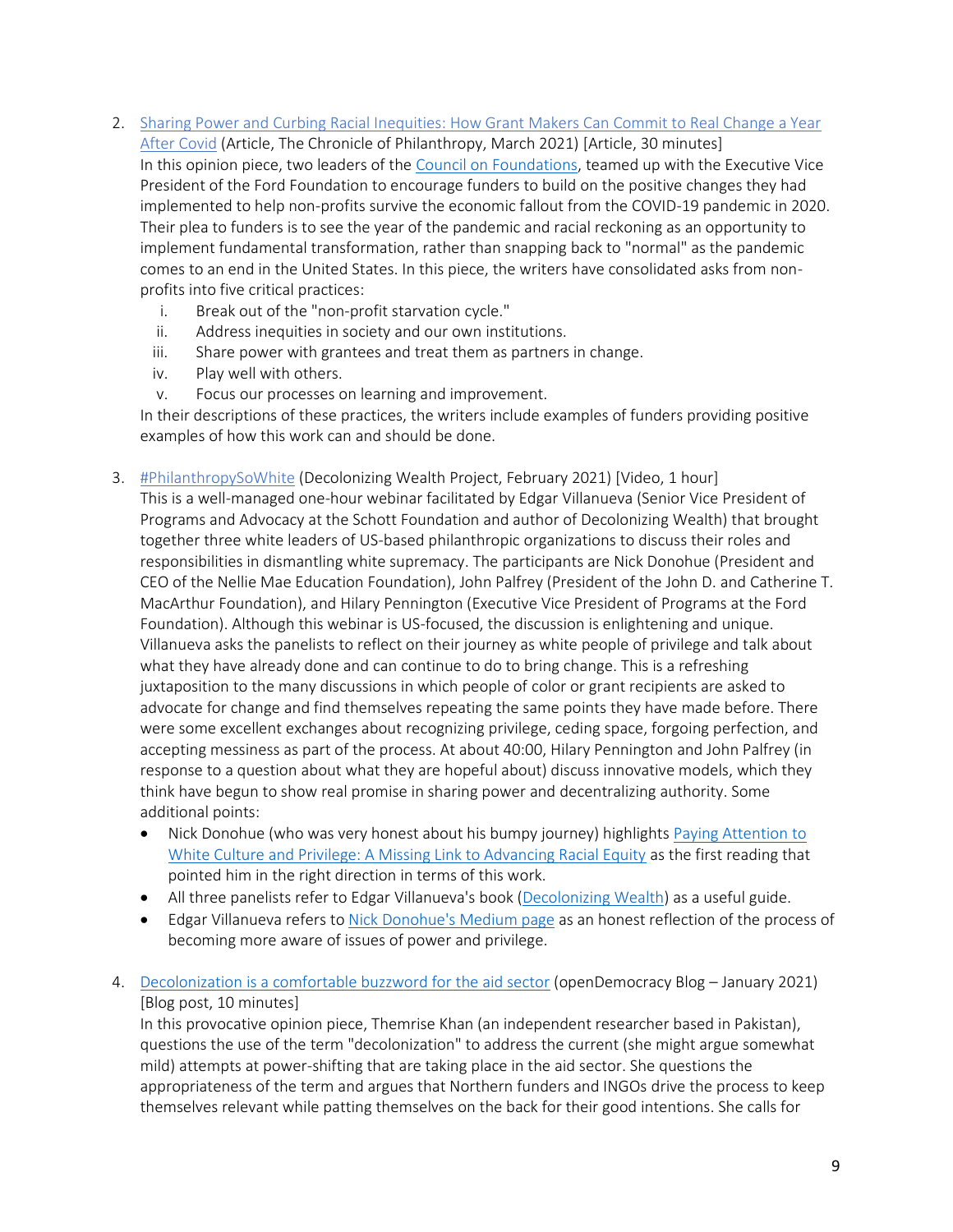players in the Global South to come up with our/their own terminology and lead the process our/themselves, taking into account the current realities and power dynamics.

Note: On May 15, 2021, Khan posted a Twitter thread related to her opinion piece arguments, which might be of interest. We have pasted them here, verbatim:

- My biggest issue wit[h #decolonization](https://twitter.com/hashtag/decolonization?src=hashtag_click) is that many of us in former colonized states, have moved beyond our histories of [#colonialism.](https://twitter.com/hashtag/colonialism?src=hashtag_click) At least on a daily basis because we have created our own brand of it via our political and feudal elite.
- Our "poor" couldn't care less that we were colonized by the British or anyone else. Their issues are more pressing. Like basic services, rights, inflation, jobs. Our past doesn't haunt us as much as our present does. But somehow, the West (and others) just can't seem to move
- beyond what they call the "colonial legacy." Sure many countries are still reeling from its effects in different ways. But that doesn't mean that they cannot be self-reliant. Self-reliance is about equitable and logical planning. Not about [#aid](https://twitter.com/hashtag/aid?src=hashtag_click) or borrowing money to survive.
- [#Colonialism](https://twitter.com/hashtag/Colonialism?src=hashtag_click) and as a result [#decolonization](https://twitter.com/hashtag/decolonization?src=hashtag_click) is then a comfort zone for the West to avoid answering the very real questions about their role in geopolitics, military warfare, oil, illegal occupation, genocide, etc. but yet making them seem as if they are invested in change
- for the South from accepting that there is much that we ourselves have done to prevent positive change post-independence in our countries because of the greed of our elite. It's easy for everyone to blam[e #colonialism](https://twitter.com/hashtag/colonialism?src=hashtag_click) for our problems.
- Bu[t #colonialism](https://twitter.com/hashtag/colonialism?src=hashtag_click) is not directly related to corruption, crumbling infrastructure, fiscal, economic and social collapse. It was always a thirst for wealth and power. At both ends.
- And if [#decolonization](https://twitter.com/hashtag/decolonization?src=hashtag_click) really is the answer, why doesn't the North support [#Palestine,](https://twitter.com/hashtag/Palestine?src=hashtag_click) or [#Yemen,](https://twitter.com/hashtag/Yemen?src=hashtag_click) or [#Kashmir](https://twitter.com/hashtag/Kashmir?src=hashtag_click) or the [#Uyghurs](https://twitter.com/hashtag/Uyghurs?src=hashtag_click) or [#Libya](https://twitter.com/hashtag/Libya?src=hashtag_click) or any other freedom struggle against occupation and injustice? Surely that is true decolonization? Why the silence there?
- If we want any level of change i[n #aid,](https://twitter.com/hashtag/aid?src=hashtag_click) #globaldey, [#international](https://twitter.com/hashtag/international?src=hashtag_click) cooperation[, #development](https://twitter.com/hashtag/development?src=hashtag_click) cooperation, call it what you like, we all have to collectively call out all our pasts and our presents. Not pick and choose what suits us and when.
- 5. [The Landscape of Large-Scale Giving by African Philanthropists](https://www.bridgespan.org/bridgespan/Images/articles/research-brief-african-philanthropy/research-brief-landscape-of-large-scale-giving-in-africa.pdf) (The Bridgespan Group, June 2020) [Report, 1.5 hours]

This report posits that African philanthropy—charitable giving by Africans—seems "poised for lift-off." Half of the world's fastest-growing economies are African, and the number of wealthy Africans is also growing. While charitable giving has a long history on the continent (with some studies showing that the emerging middle classes are giving away roughly an astounding third of their earnings each month to support others), the past 30 years have seen the emergence of more formal philanthropy in Africa, with some of Africa's high-net-worth individuals engaging in extensive, structured giving, often through institutional foundations. For this report, The Bridgespan Group interviewed 28 individuals (from seven African countries and the United States) and studied 63 gifts of over \$1 million made between 2010 and 2019. Three themes that stood out, and that they unpack, are:

- i. African donors of large gifts give mainly within their own countries.
- ii. Most gifts by African donors go towards addressing basic needs. One quote that stood out to us on this point: "'In society, there is often a close relationship between the business elites and political elites, which can make it di cult for business or philanthropies to support causes that are considered politically charged' said Audrey Elster, executive director of the RAITH Foundation in South Africa. Donors may be reticent to fund issues that could be viewed as political, such as social justice." (pg. 11)